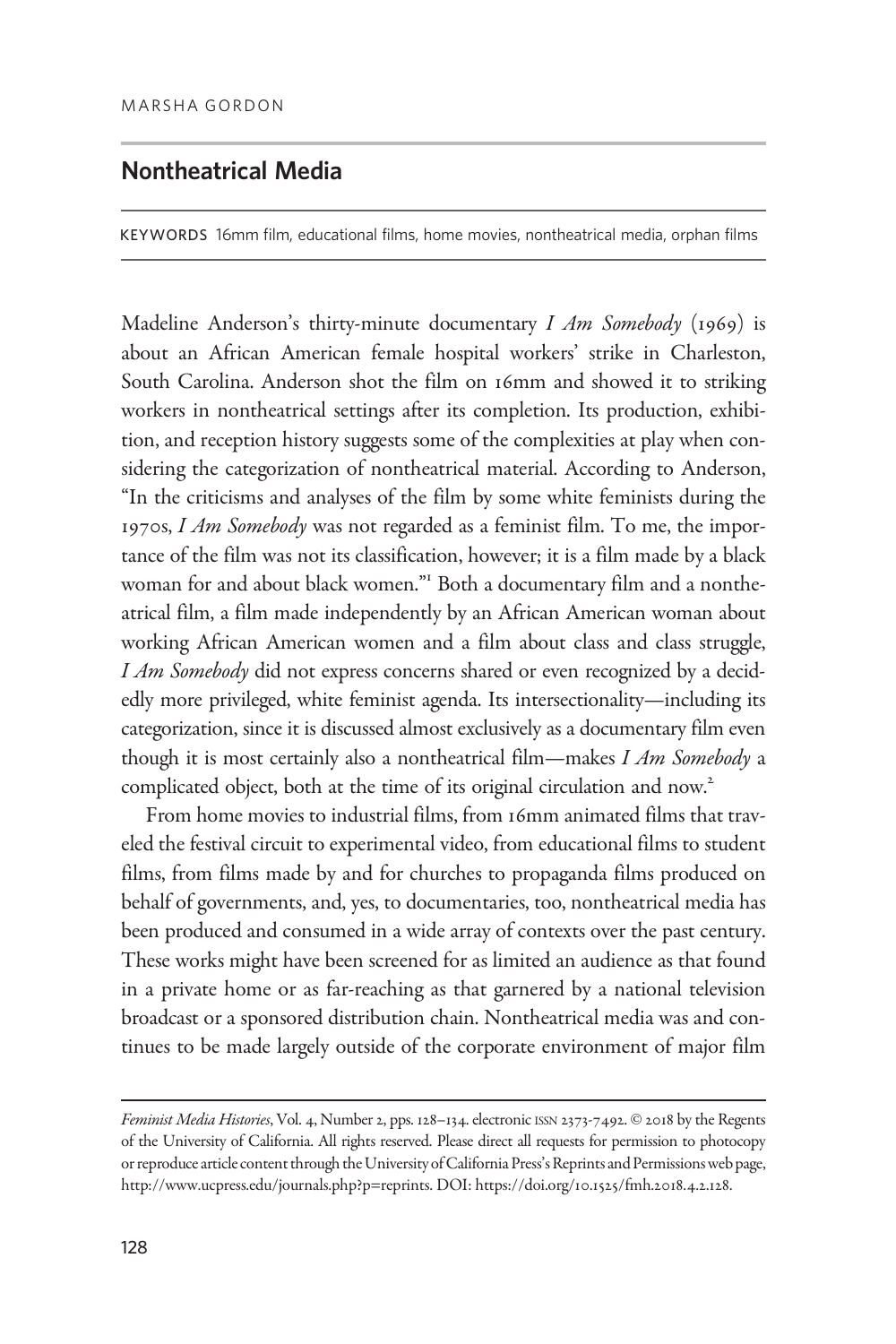studios and commercial producers more generally. For this reason, more women, relatively speaking, have had opportunities to participate in nontheatrical media making than in the more financially high-stakes commercial media industries, which have long been and continue to be male dominated. Though nontheatrical films and video were certainly still produced by and for circulation in the patriarchal and white-dominant (at least in the Western world) societies in which they were made, considering the universe of theatrical film is illustrative by way of comparison: in Hollywood only two women, Dorothy Arzner and Ida Lupino, directed films for the major studios between the 1930s and the 1960s. Since nontheatrical filmmaking has always been decentralized and its production and exhibition often unorthodox (ground-up or even do-it-yourself), the roster of female makers—including women of color, lesbians, and trans women—in a comparable time period, for example, is extensive by comparison. Nontheatrical media studies is, for this reason and many others, a rich and still relatively under-explored area for feminist scholars, including those outside of media studies—in history, anthropology, or American studies, for example—who have rarely looked to media of this sort. Nontheatrical media is a strategic object of study that can be used to reconceptualize and expand our understanding of feminist film and media history—indeed, gender histories more broadly.

Since nontheatrical works have long been the bastard stepchildren of scholarly film and media studies, which have privileged commercial, theatrical works above all else, it is not surprising that the move to take this media seriously emerged in large part from a conference that set out to disturb scholarly norms by creating a space for showing and discussing neglected works: the pioneering Orphan Film Symposium, which Dan Streible and his colleagues began at the University of South Carolina in 1999. Perusing past programs for the symposium, one immediately sees evidence of inclusivity and interest in the universe outside mainstream narrative cinema: a 1999 panel on "Rediscovering Oscar Micheaux," a 2001 showing of Fox Movietone footage of women aviators from the late 1920s, a 2002 panel focused on the films and audio work of Zora Neale Hurston, and so on. This conference has inspired countless articles, dissertations, books, and curated screenings, while also creating a space for considerations of all manner of marginal media, including feminist and women-authored media. The Orphan Film Symposium provided my own entrée into the nontheatrical universe. It is where I first seriously considered the richness of educational films and the delightful small-gauge films of feminist film champion Helen Hill (one of many talented contemporary nontheatrical media makers showcased at the symposium over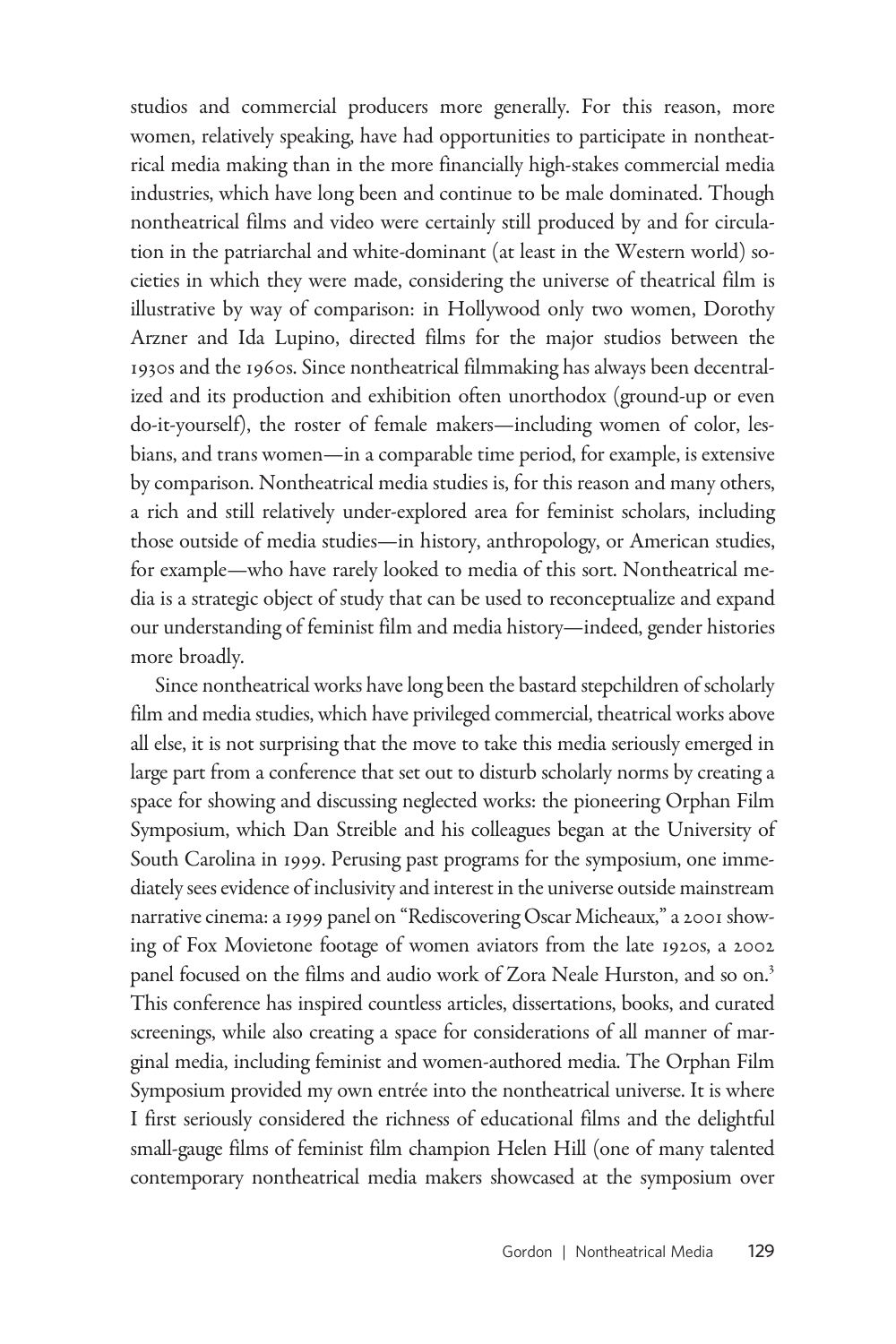the years), and where I first encountered a like-minded group of archivists and scholars who believe that there is value in taking nontheatrical film seriously.

To date, feminist film history has largely focused on commercial feature filmmaking and documentary filmmaking, the latter of which often intersects with nontheatrical film in a fashion that has not been rendered particularly visible, as is the case with  $I$  Am Somebody. Because nontheatrical media is itself a marginalized category, explicitly feminist scholarship has sometimes taken a back seat to the larger mission of establishing and legitimizing the broader field. In my own coedited collection Learning with the Lights Off: Educational Film in the United States ( $2012$ ), there are plenty of feminist contributors, but no explicitly feminist topics across the twenty-two chapters. My contribution to that book focused on race relations films targeted at Black male youth in the late 1960s, a subject to which I recently returned (in a collaboration with Allyson Nadia Field) with a feminist focus on the film *Felicia* (2016) about a young woman of color growing up in the Watts neighborhood of Los Angeles in the 1960s.<sup>6</sup> Other recent anthologies of scholarship on nontheatrical media are similarly spotty with regard to feminist approaches. Heide Solbrig's work on affirmative action videos produced by and for the Bell System in the 1970s and early 1980s is the sole essay to engage with a feminist subject in Vinzenz Hediger and Patrick Vonderau's Films That Work (2009).<sup>7</sup> Stephen Groening's chapter on women workers and 1920s Western Union Training films in Haidee Wasson and Charles Acland's Useful Cinema (2011) is likewise the lone feminist entry in a much longer edited collection.

The field, however, is rapidly expanding, and new archival and scholarly work has great potential to engage more directly with feminist methodologies and subjects. With approaches ranging from studies of representation, authorship, production, reception, exhibition, and distribution, each offering novel perspectives and contextual opportunities—for example, consider a nontheatrical social guidance film being shown in a church, or a sex or driver's educational film being shown in a classroom, or an activist video about sexual abuse circulating online—it seems likely that feminist inquiry into nontheatrical media will explode in the years to come. Much of this scholarship requires collaboration between researchers and archives, and that spirit of collaboration will continue to enrich the field as archives make their nontheatrical film holdings accessible to researchers and the general public.

Some of the most recent feminist scholarship about nontheatrical media revolves around female authorship, such as Kimberly Tarr's 2012 essay on Adelaide Pearson's amateur travelogue films (which reside in the Northeast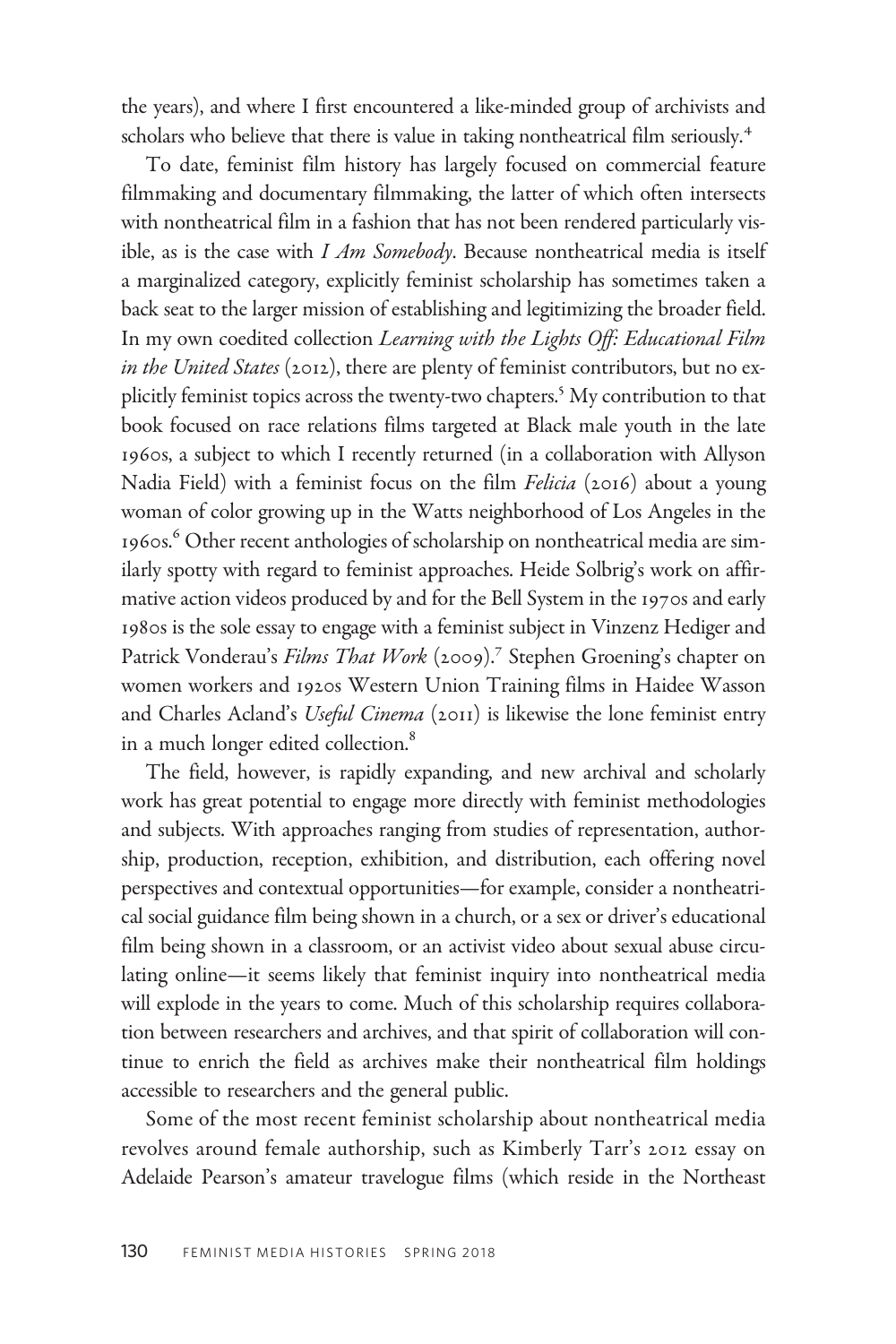Historic Films Archive) and Martin Johnson's chapter on female itinerant filmmakers in Main Street Movies: The History of Local Films in the United States  $(2018)$ . In 2016, the Andrew W. Mellon Foundation's Digitizing Hidden Special Collections program funded "The Woman behind the Camera: Home Movies and Amateur Film by Women,  $1925-1997$ ," which will allow Northeast Historic Film, the Lesbian Home Movie Project, and the Chicago Film Archives to digitize and make accessible home movies and amateur film and video made by women.<sup>10</sup> Research in the scholarly subset of home movies has, in fact, proven to be a robust area for intersectional studies of gender, race, class, and sexuality, as the groundbreaking work of Michelle Citron, Patricia Zimmermann, and Karen Ishizuka amply demonstrates.<sup>11</sup>

In addition to considerations of female-authored nontheatrical media, the field requires further feminist theorization and historicization. As just a few examples of recent scholarship might suggest, there is a generous scope to the subdiscipline: Cara Caddoo's *Envisioning Freedom*  $(zo14)$  uses the context of African American nontheatrical film circuits in the Southern United States, especially churches, to study the ways that Black film culture existed before and shifted during the Great Migration; Alexandra Juhasz's writing about AIDS documentaries considers technology and activism in digital spaces; Jennifer Horne's scholarship on women's clubs, the better films movement, and the belief in the social value of educational films demonstrates how women organized to influence both theatrical and nontheatrical films, exerting power, especially over youth, in ways that were socially acceptable; Katie Day Good writes about the role that (largely female) teachers played in bringing "new media" into the classroom in the first half of the twentieth century; Sharon Thompson's recent work makes a case for the ways that lesbian home movies reveal a previously unseen representation of lesbian life in twentieth-century media, which in a theatrical context erased their existence altogether; and the entire second issue of Feminist Media Histories, edited by Laura Isabel Serna, focuses on useful media, including Roxanne Samer's article about the National Women's Film Circuit, a 1970s lesbian feminist distribution system, and Tanya Goldman's profile of Lee Dick, a 1940s female nonfiction film director and producer.<sup>12</sup>

The second wave feminist mantra "the personal is political" is illuminating with regard to nontheatrical media, not just in relation to nonfiction films such as Madeline Anderson's I Am Somebody, but especially in relation to home movies and experimental film and videography. The latter is an area that has benefited from recent academic attention in feminist film journals such as Camera Obscura, which typically publish very little scholarship on nontheatrical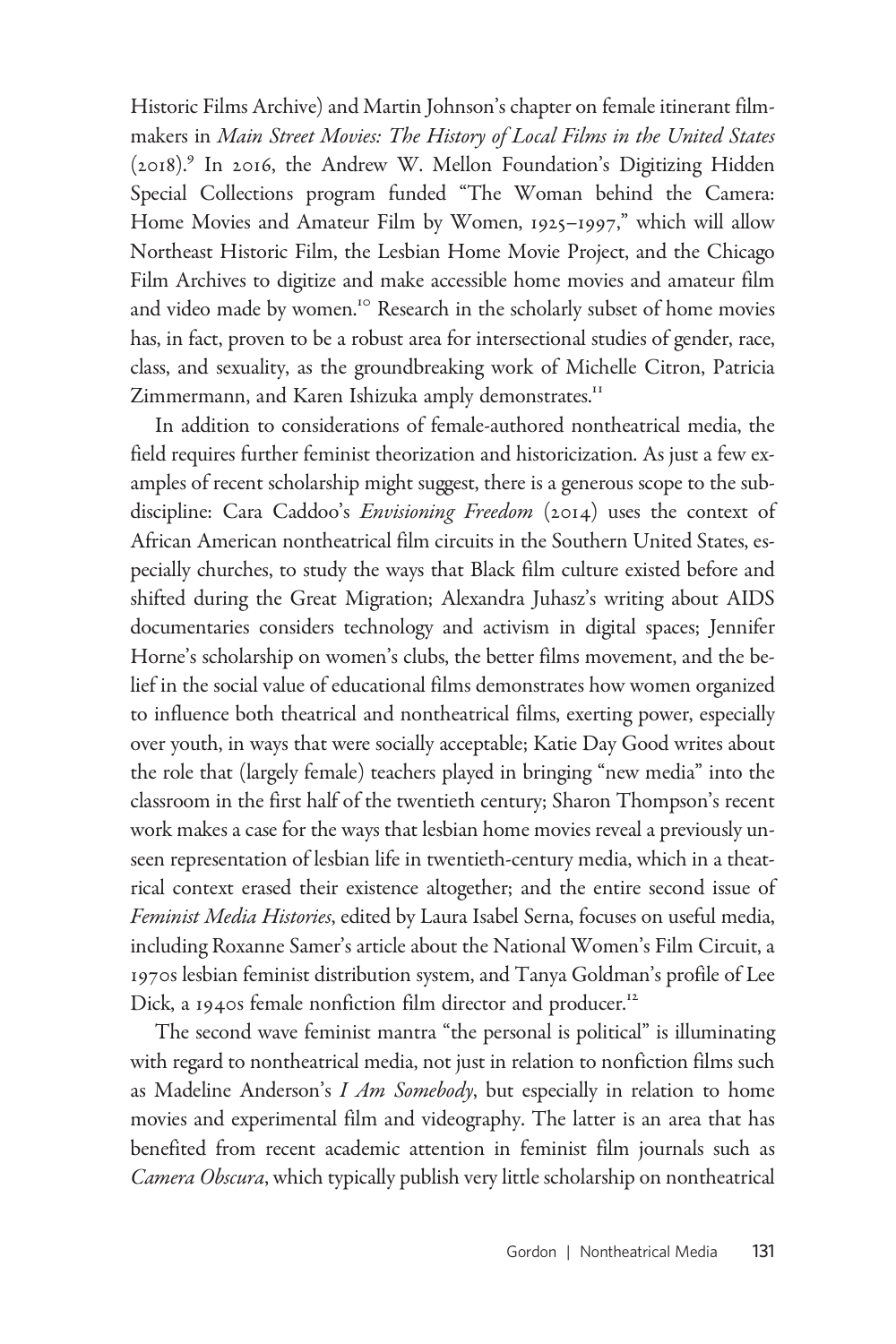forms; for example, Marusya Bociurkiw's work on Canadian feminist video collectives and Ros Murray's on French feminist video collectives.<sup>13</sup> Part of what I anticipate seeing in years to come is a version of what happened with the study of theatrical film when scholars started documenting the women who worked in the film industry, both in front of and behind the camera.

As film and media studies continues to shift away from privileging the theatrical, more room will be created for the study of an array of feminist media and a consideration of the spaces in which this media was made and seen. Research required to advance feminist studies is decidedly more challenging in the nontheatrical universe than in the theatrical realm, since so little has been preserved that documents nontheatrical production, distribution, and reception.<sup>14</sup> Getting access to nontheatrical media is not an insignificant challenge, given that much of it was, at least in the twentieth century, produced and distributed on what are now obsolete formats, and that it is currently made and circulates primarily in digital formats that may prove even more difficult to access in the future. Locating information about the producers, production, and circulation of nontheatrical media presents even greater challenges for anyone interested in the discipline. Home movies are, in some ways, the most elusive by virtue of their inherently private nature, but perhaps no less so than educational or industrial films, which sometimes bear little or no signs of who made them, and are rarely documented in terms of production or distribution history.

But this makes the work all the more important and exciting. My personal experience has been that every nontheatrical filmmaker, performer, or writer whom I have been able to track down has been both surprised by someone encountering their work and delighted that anyone would take the time to want to know more about it. There is a thrill of discovery in the nontheatrical universe—encountering a long forgotten or, more often than not, a never-before-appreciated work or maker, or a context in which that media was produced and shown that runs counter to the mainstream—that should be enticing to anyone interested in revising prevailing notions of moving image history, which is precisely what a feminist investigation into this territory promises to do.

MARSHA GORDON is a professor of film studies at North Carolina State University. She is the author of Film Is Like a Battleground: Sam Fuller's War Movies (Oxford University Press, 2017) and Hollywood Ambitions: Celebrity in the Movie Age (Wesleyan University Press, 2008), and coeditor of Learning with the Lights Off: Educational Film in the United States (Oxford University Press, 2012). She is the former coeditor of The Moving Image (University of Minnesota Press), the journal of the Association of Moving Image Archivists, and is currently completing a book titled Race and Nontheatrical Film for Duke University Press, coedited with Allyson Nadia Field.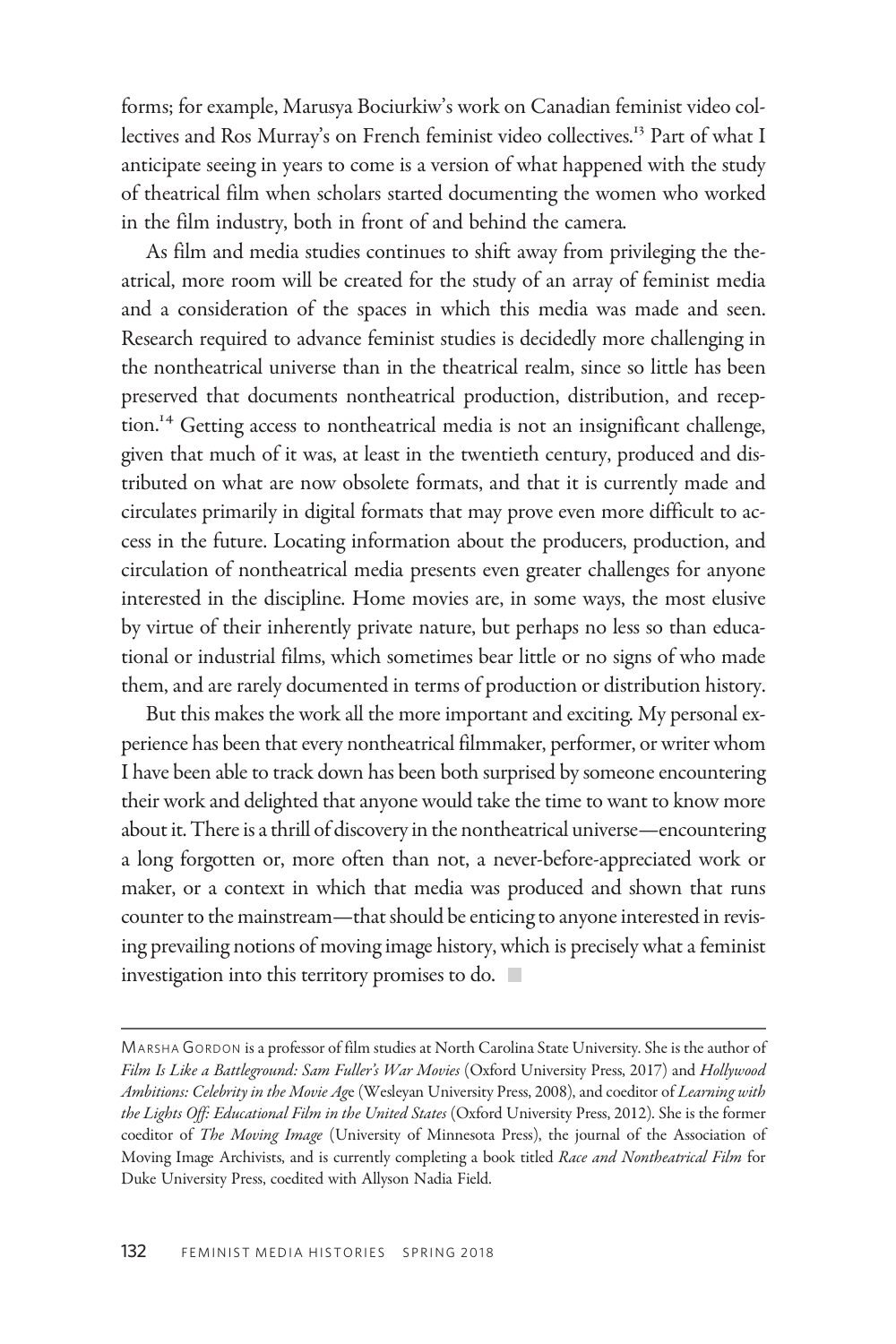## NOTES

1. Statement from Madeline Anderson on I Am Somebody (1969), Signs, [http://](http://signsjournal.org/madeline-anderson-i-am-somebody-1969/) [signsjournal.org/madeline-anderson-i-am-somebody-](http://signsjournal.org/madeline-anderson-i-am-somebody-1969/)1969/.

. For relevant discussion of feminism, documentary, and the challenges of categorization and access see Shilyh Warren, "By, For, and About: The 'Real' Problem in the Feminist Film Movement," Mediascape (Fall 2008): [http://www.tft.ucla.edu/](http://www.tft.ucla.edu/mediascape/Fall08_Warren.html) [mediascape/Fall](http://www.tft.ucla.edu/mediascape/Fall08_Warren.html)\_Warren.html.

. Complete Orphan Film Symposium programs are available at [https://www.nyu.](https://www.nyu.edu/orphanfilm/) [edu/orphanfilm/](https://www.nyu.edu/orphanfilm/).

4. For more on Helen Hill see Dan Streible, "In Memoriam Helen Hill," Film History 19, no. 4 (2007):  $438-41$ .

5. Devin Orgeron, Marsha Orgeron, and Dan Streible, eds., Learning with the Lights Off: Educational Film in the United States (New York: Oxford University Press, 2012).

. Marsha Gordon and Allyson Nadia Field, "The Other Side of the Tracks: Nontheatrical Film History, Pre-Rebellion Watts, and Felicia," Cinema Journal 55, no. 2 (February 2016): 1-24. The coedited essay collection Screening Race in American Nontheatrical Film is under contract to Duke University Press.

. Heide Solbrig, "The Personnel Is Political: Voice and Citizenship in Affirmative-Action Videos in the Bell System, 1970-1984," in Films That Work: Industrial Film and the Productivity of Media, ed. Vinzenz Hediger and Patrick Vonderau (Amsterdam: Amsterdam University Press, 2009), 259-82.

. Stephen Groening, "'We Can See Ourselves as Others See Us': Women Workers and Western Union's Training Films in the 1920s," in Useful Cinema, ed. Haidee Wasson and Charles Acland (Durham, NC: Duke University Press, 2011), 34-58.

. Kimberly Tarr, "Round the World and Back Again: Mapping the Cultural and Historic Significance of the Adelaide Pearson Film Collection," Moving Image 12, no. 2 (2012): 95-120; Martin Johnson, Main Street Movies: The History of Local Films in the United States (Bloomington: Indiana University Press, 2018).

. See [http://womanbehindthecamera.org/.](http://womanbehindthecamera.org/)

11. Michelle Citron, Home Movies and Other Necessary Fictions (Minneapolis: University of Minnesota Press, 1998); Patricia Zimmermann, Reel Families: A Social History of Amateur Film (Indianapolis: Indiana University Press, 1995); Karen Ishizuka and Patricia Zimmermann, eds., Mining the Home Movie: Excavations in Histories and Memories (Berkeley: University of California Press, 2007).

12. Cara Caddoo, Envisioning Freedom: Cinema and the Building of Modern Black Life (Boston: Harvard University Press, 2014); Alexandra Juhasz, "Digital AIDS Documentary: Webs, Rooms, Viruses, and Quilts," in A Companion to Contemporary Documentary Film, ed. Alexandra Juhasz and Alisa Lebow (West Sussex, England: John Wiley and Sons, 2015); Jennifer Horne, "The Better Films Movement and the Very Notion of It," Feminist Media Histories 3, no. 4 (2017): 46-68; Katie Day Good, "Making Do with Media: Teachers, Technology, and Tactics of Media Use in American Classrooms,  $1919 - 1946$ ," Communication and Critical/Cultural Studies 13, no. 1 (2016), 75-92; Sharon Thompson, "Urgent: The Lesbian Home Movie Project," Journal of Lesbian Studies 19 (2015): 114-16; Feminist Media Histories 1, no. 2 (2015).